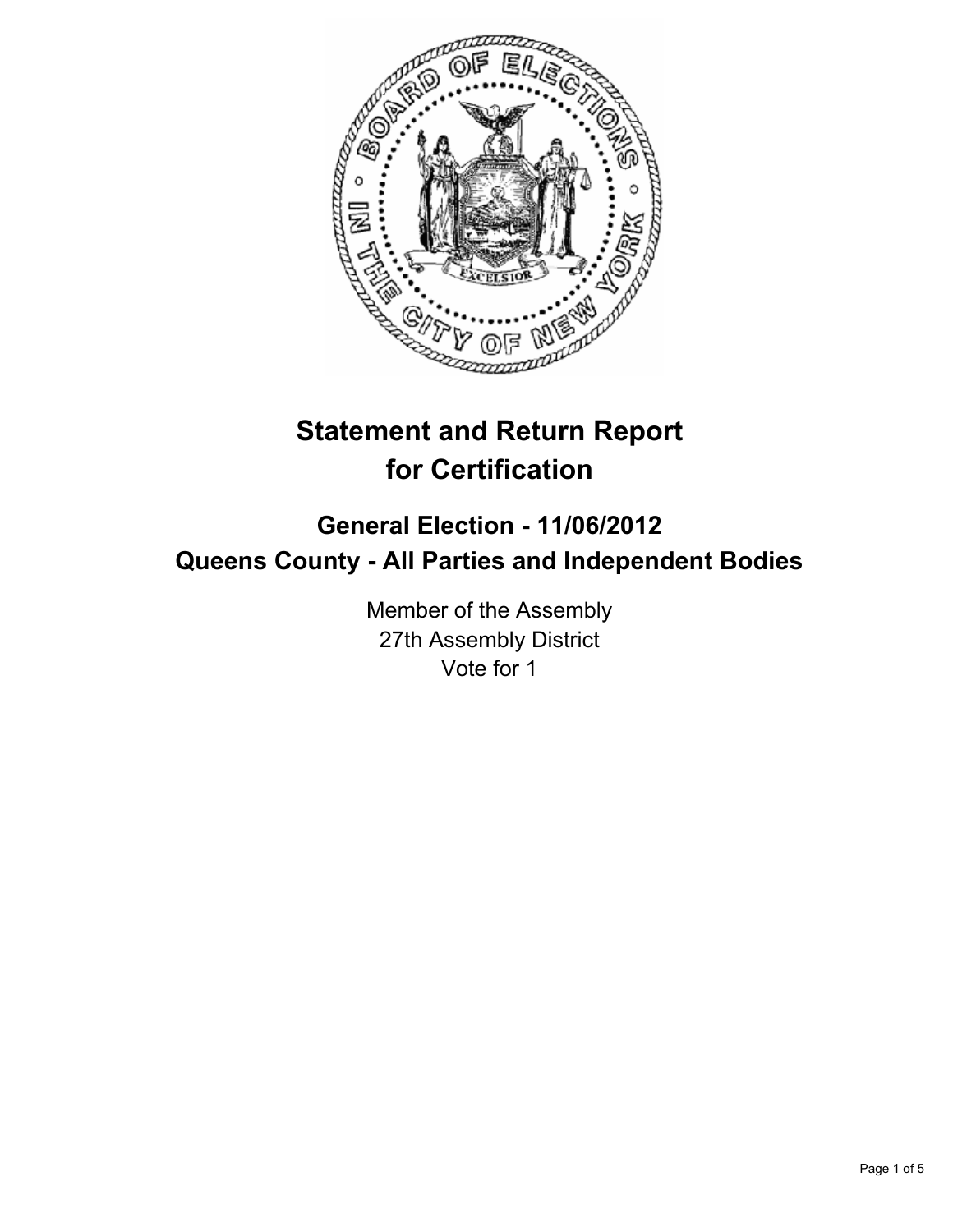

### **Assembly District 27**

| PUBLIC COUNTER                                           | 30,374      |
|----------------------------------------------------------|-------------|
| <b>EMERGENCY</b>                                         | 10          |
| ABSENTEE/MILITARY                                        | 1,210       |
| <b>FEDERAL</b>                                           | 742         |
| SPECIAL PRESIDENTIAL                                     | 0           |
| <b>AFFIDAVIT</b>                                         | 2,748       |
| <b>Total Ballots</b>                                     | 35,084      |
| Less - Inapplicable Federal/Special Presidential Ballots | (742)       |
| <b>Total Applicable Ballots</b>                          | 34,342      |
| MICHAEL A. SIMANOWITZ (DEMOCRATIC)                       | 21,259      |
| MICHAEL A. SIMANOWITZ (CONSERVATIVE)                     | 2,898       |
| ABE FUCHS (WRITE-IN)                                     | 1           |
| ALI SIDDIQUEE (WRITE-IN)                                 | 1           |
| AMBER OJEDA (WRITE-IN)                                   | 1           |
| BILL CLINTON (WRITE-IN)                                  | 1           |
| <b>BOB MIECH (WRITE-IN)</b>                              | 1           |
| BRAD HEINTZ (WRITE-IN)                                   | 1           |
| CATHERINE NOLAN (WRITE-IN)                               | 1           |
| CHRIS HEDGES (WRITE-IN)                                  | 1           |
| <b>CULT PETERS (WRITE-IN)</b>                            | 1           |
| DAN HALLORAN (WRITE-IN)                                  | 1           |
| DARREN GIBBS (WRITE-IN)                                  | 1           |
| EFRUIM ZUCKER (WRITE-IN)                                 | 1           |
| ERIC ULRICH (WRITE-IN)                                   | 1           |
| ERICA HOLDER (WRITE-IN)                                  | 1           |
| ERIK ZENGER (WRITE-IN)                                   | 1           |
| FRANK PADAVAN (WRITE-IN)                                 | 1           |
| <b>GAVRIEL HOFFMAN (WRITE-IN)</b>                        | 1           |
| JENNIFER DOYLE (WRITE-IN)                                | 1           |
| JERRY HOUNG (WRITE-IN)                                   | 1           |
| JONATHAN LEMON (WRITE-IN)                                | $\mathbf 1$ |
| JUSTIN WAY JACOBS (WRITE-IN)                             | 4           |
| LISA BESIAN (WRITE-IN)                                   | 1           |
| MARK KOVACH (WRITE-IN)                                   | 1           |
| MARTIN GOWMAN (WRITE-IN)                                 | 1           |
| MICHELLE MELKIN (WRITE-IN)                               | 1           |
| PHIL GIM (WRITE-IN)                                      | 26          |
| RAUL KETWITH (WRITE-IN)                                  | 1           |
| RICHARD CASTRO (WRITE-IN)                                | 1           |
| RICHARD MILLHOUSE NIXON (WRITE-IN)                       | 1           |
| ROBERT JOYCE (WRITE-IN)                                  | 1           |
| RON PAUL (WRITE-IN)                                      | 2           |
| SAMUEL GILMAN (WRITE-IN)                                 | 1           |
| SCARLETT R. SUMMA (WRITE-IN)                             | 1           |
| TOM TROTTER (WRITE-IN)                                   | 1           |
| UNATTRIBUTABLE WRITE-IN (WRITE-IN)                       | 25          |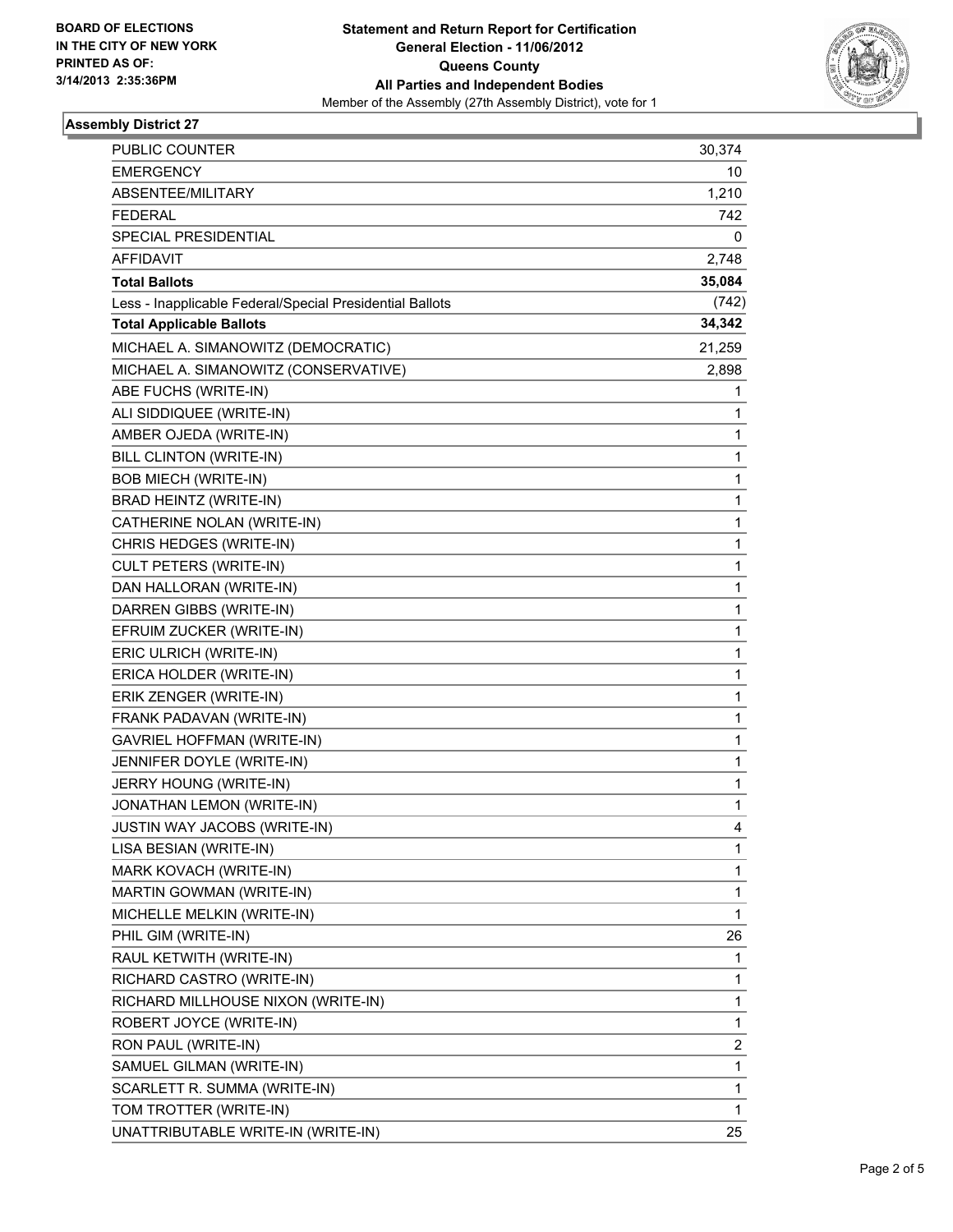

### **Assembly District 27**

| WALT WALTERS (WRITE-IN)     |        |
|-----------------------------|--------|
| WILLIAM E. DYKES (WRITE-IN) |        |
| WILLIAM ZLATA (WRITE-IN)    |        |
| <b>Total Votes</b>          | 24.248 |
| Unrecorded                  | 10.094 |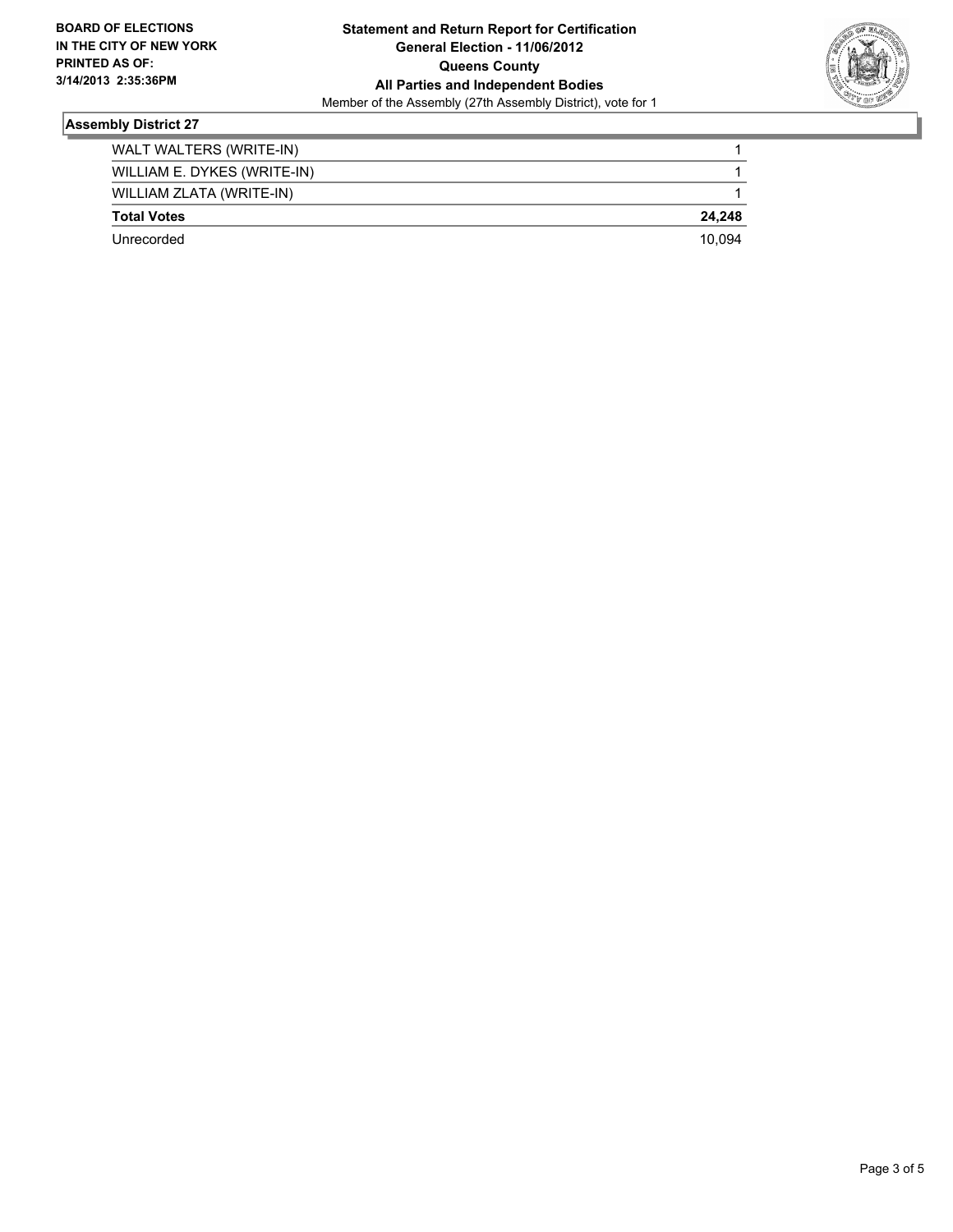

#### **Total for Member of the Assembly (27th Assembly District) - Queens County**

| <b>PUBLIC COUNTER</b>                                    | 30,374      |
|----------------------------------------------------------|-------------|
| <b>EMERGENCY</b>                                         | 10          |
| ABSENTEE/MILITARY                                        | 1,210       |
| <b>FEDERAL</b>                                           | 742         |
| SPECIAL PRESIDENTIAL                                     | 0           |
| AFFIDAVIT                                                | 2,748       |
| <b>Total Ballots</b>                                     | 35,084      |
| Less - Inapplicable Federal/Special Presidential Ballots | (742)       |
| <b>Total Applicable Ballots</b>                          | 34,342      |
| MICHAEL A. SIMANOWITZ (DEMOCRATIC)                       | 21,259      |
| MICHAEL A. SIMANOWITZ (CONSERVATIVE)                     | 2,898       |
| ABE FUCHS (WRITE-IN)                                     | 1           |
| ALI SIDDIQUEE (WRITE-IN)                                 | 1           |
| AMBER OJEDA (WRITE-IN)                                   | 1           |
| BILL CLINTON (WRITE-IN)                                  | $\mathbf 1$ |
| <b>BOB MIECH (WRITE-IN)</b>                              | 1           |
| BRAD HEINTZ (WRITE-IN)                                   | 1           |
| CATHERINE NOLAN (WRITE-IN)                               | 1           |
| CHRIS HEDGES (WRITE-IN)                                  | 1           |
| <b>CULT PETERS (WRITE-IN)</b>                            | 1           |
| DAN HALLORAN (WRITE-IN)                                  | $\mathbf 1$ |
| DARREN GIBBS (WRITE-IN)                                  | 1           |
| EFRUIM ZUCKER (WRITE-IN)                                 | 1           |
| ERIC ULRICH (WRITE-IN)                                   | $\mathbf 1$ |
| ERICA HOLDER (WRITE-IN)                                  | 1           |
| ERIK ZENGER (WRITE-IN)                                   | 1           |
| FRANK PADAVAN (WRITE-IN)                                 | $\mathbf 1$ |
| <b>GAVRIEL HOFFMAN (WRITE-IN)</b>                        | 1           |
| JENNIFER DOYLE (WRITE-IN)                                | 1           |
| JERRY HOUNG (WRITE-IN)                                   | $\mathbf 1$ |
| JONATHAN LEMON (WRITE-IN)                                | $\mathbf 1$ |
| JUSTIN WAY JACOBS (WRITE-IN)                             | 4           |
| LISA BESIAN (WRITE-IN)                                   | 1           |
| MARK KOVACH (WRITE-IN)                                   | 1           |
| MARTIN GOWMAN (WRITE-IN)                                 | 1           |
| MICHELLE MELKIN (WRITE-IN)                               | $\mathbf 1$ |
| PHIL GIM (WRITE-IN)                                      | 26          |
| RAUL KETWITH (WRITE-IN)                                  | 1           |
| RICHARD CASTRO (WRITE-IN)                                | 1           |
| RICHARD MILLHOUSE NIXON (WRITE-IN)                       | 1           |
| ROBERT JOYCE (WRITE-IN)                                  | 1           |
| RON PAUL (WRITE-IN)                                      | 2           |
| SAMUEL GILMAN (WRITE-IN)                                 | 1           |
| SCARLETT R. SUMMA (WRITE-IN)                             | 1           |
| TOM TROTTER (WRITE-IN)                                   | 1           |
| UNATTRIBUTABLE WRITE-IN (WRITE-IN)                       | 25          |